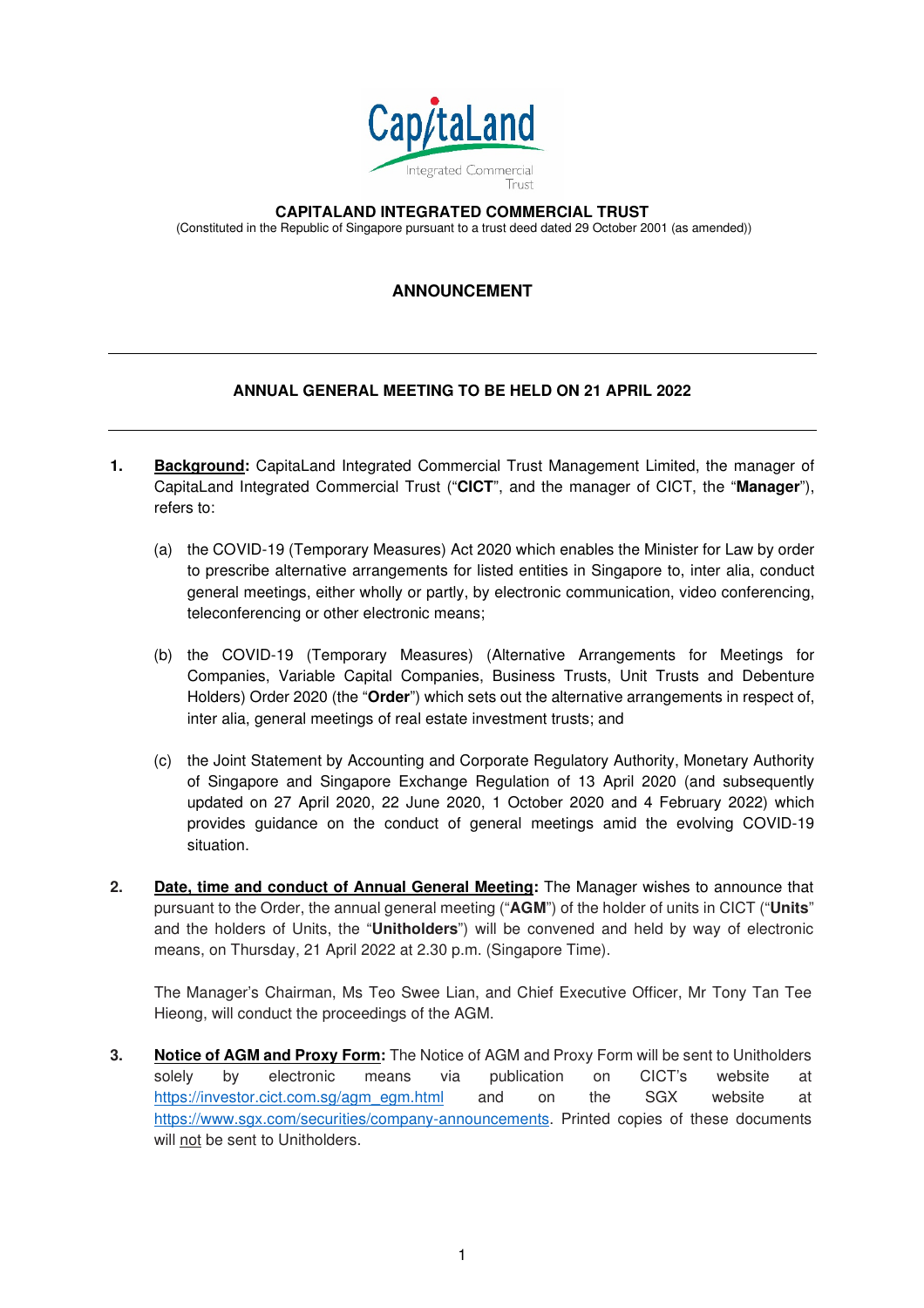**4. No personal attendance at AGM:** As a precautionary measure due to the current COVID-19 situation in Singapore, to keep physical interactions and COVID-19 transmission risk to a minimum, the Manager is not providing for physical attendance by Unitholders at the AGM.

The AGM will be conducted virtually. To facilitate unitholder engagement, the Manager will implement real-time remote electronic voting (live voting) and real-time electronic communications (live Q&A) at the AGM.

## **5.** Alternative arrangements for participation at the AGM: Unitholders may participate at the AGM by:

- (a) observing and/or listening to the AGM proceedings via live audio-visual webcast or live audio-only stream;
- (b) submitting questions to the Chairman of the Meeting in advance of, or live at, the AGM; and
- (c) voting at the AGM (a) live by the Unitholder or his/her/its duly appointed proxy(ies) (other than the Chairman of the Meeting) via electronic means; or (b) by appointing the Chairman of the Meeting as proxy to vote on the Unitholder's behalf at the AGM.

Alternative arrangements relating to attendance at the AGM via electronic means (including arrangements by which the meeting can be electronically accessed via live audio-visual webcast or live audio-only stream), submission of questions to the Chairman of the Meeting in advance of, or live at, the AGM, addressing of substantial and relevant questions in advance of, or live at, the AGM, and voting at the AGM (1) live by the Unitholder or his/her/its duly appointed proxy(ies) (other than the Chairman of the Meeting) via electronic means; or (2) by appointing the Chairman of the Meeting as proxy to vote on the Unitholder's behalf at the AGM, are set out in the Notice of AGM.

In particular, CPF and SRS investors should note that they (i) may vote live via electronic means at the AGM if they are appointed as proxies by their respective CPF Agent Banks or SRS Operators, and should contact their respective CPF Agent Banks or SRS Operators if they have any queries regarding their appointment as proxies; or (ii) may appoint the Chairman of the Meeting as proxy to vote on their behalf at the AGM, in which case they should approach their respective CPF Agent Banks or SRS Operators to submit their votes by **5.00 p.m. on Friday, 8 April 2022**, being seven working days before the date of the AGM. For avoidance of doubt, CPF and SRS investors will not be able to appoint third party proxy(ies) (i.e., persons other than the Chairman of the Meeting) to vote live at the AGM on their behalf.

**Persons who hold Units through relevant intermediaries:** Persons who hold Units through relevant intermediaries (as defined in the Notice of AGM), other than CPF and SRS investors, and who wish to participate in the AGM by (i) observing and/or listening to the AGM proceedings via live audio-visual webcast or live audio-only stream; (ii) submitting questions to the Chairman of the Meeting in advance of, or live at, the AGM; and/or (iii) voting at the AGM (a) live via electronic means by being appointed as proxy by their relevant intermediary; or (b) by appointing the Chairman of the Meeting as proxy to vote on their behalf at the AGM, should contact the relevant intermediary through which they hold such Units as soon as possible in order for the necessary arrangements to be made for their participation in the AGM.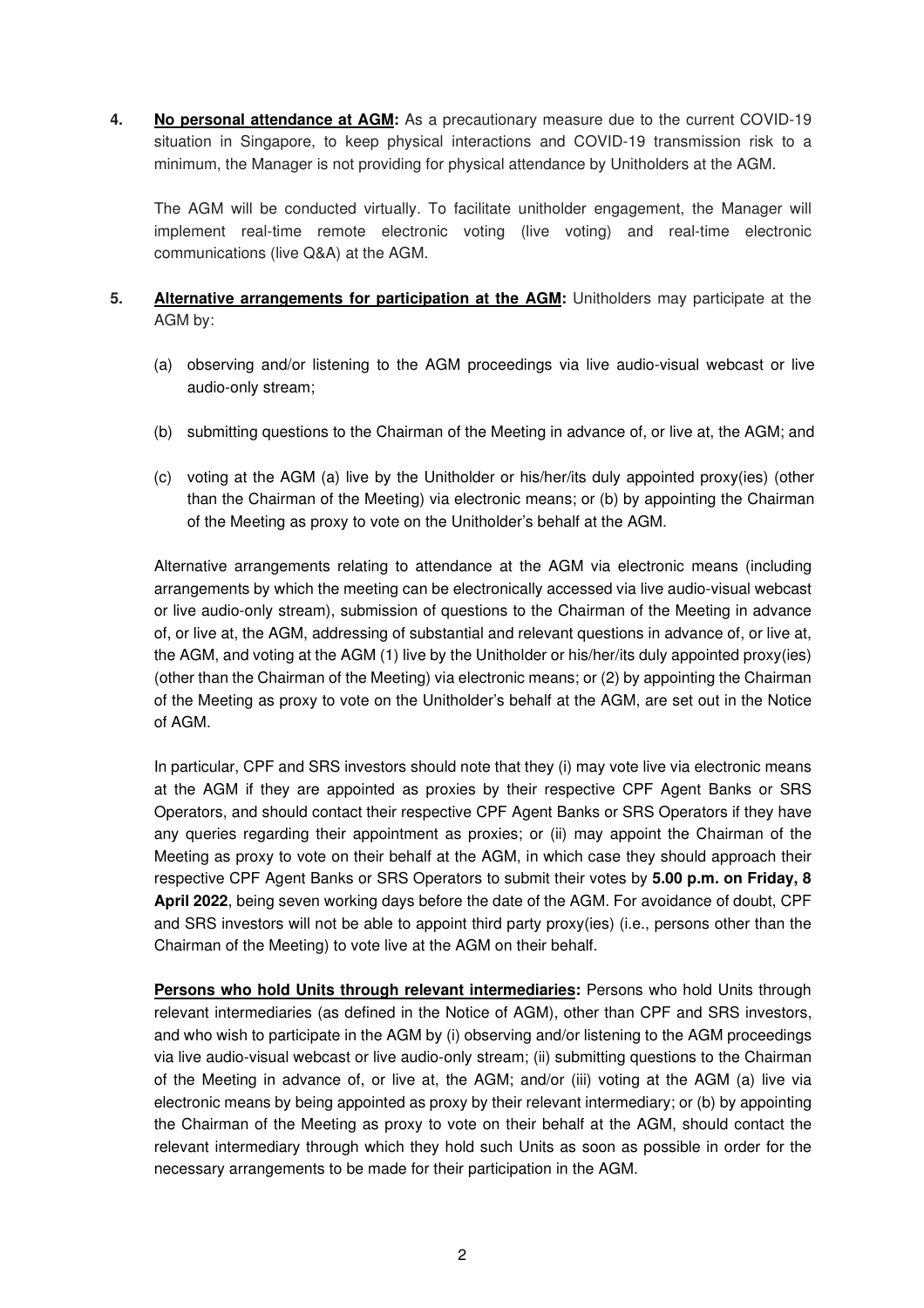**Key actions to be taken by Unitholders:** In summary, the key actions to be taken by Unitholders if they wish to participate in the AGM, based on the manner in which they hold their Units, are set out in the table below:

|               | If I hold Units via CDP or                        | If I hold Units          | If I hold Units    |
|---------------|---------------------------------------------------|--------------------------|--------------------|
|               | in scrip                                          | through CPF or SRS       | through a relevant |
|               |                                                   |                          | intermediary       |
| I wish to ask |                                                   |                          |                    |
| questions in  | Pre-register at the pre-registration website      |                          | Approach your      |
| advance, and  | by 2.30 p.m. on 19 April 2022                     |                          | relevant           |
| to attend,    |                                                   |                          | intermediary (if   |
| speak and     | Submit questions in advance via the pre-          |                          | your relevant      |
| vote at the   | registration website, via email or by post        |                          | intermediary has   |
| <b>AGM</b>    | by 2.30 p.m. on 11 April 2022                     |                          | not already        |
|               |                                                   |                          | contacted you)     |
|               | Ask questions and vote live at the AGM by         |                          |                    |
|               | accessing the AGM proceedings via the live audio- |                          |                    |
|               | visual webcast at 2.30 p.m. on 21 April 2022      |                          |                    |
|               |                                                   |                          |                    |
| I do not wish | Submit proxy form                                 | <b>Approach your CPF</b> | Approach your      |
| to attend the | appointing Chairman of the                        | <b>Agent Bank or SRS</b> | relevant           |
| AGM, but      | Meeting as proxy via the                          | Operator to submit       | intermediary (if   |
| wish to vote  | pre-registration website,                         | your votes by 5.00       | your relevant      |
| by appointing | via email or by post by                           | p.m. on 8 April 2022     | intermediary has   |
| Chairman of   | 2.30 p.m. on 19 April 2022                        |                          | not already        |
| the Meeting   |                                                   |                          | contacted you)     |
| as proxy      |                                                   |                          |                    |
|               |                                                   |                          |                    |
| I do not wish | Submit proxy form                                 | Not applicable           | Not applicable     |
| to attend the | appointing third party                            |                          |                    |
| AGM, but      | proxy(ies) via the pre-                           |                          |                    |
| wish to       | registration website, via                         |                          |                    |
| appoint third | email or by post by 2.30                          |                          |                    |
| party         | p.m. on 19 April 2022                             |                          |                    |
| proxy(ies)    |                                                   |                          |                    |
|               | Pre-register your                                 |                          |                    |
|               | proxy(ies) at the pre-                            |                          |                    |
|               | registration website by                           |                          |                    |
|               | 2.30 p.m. on 19 April 2022                        |                          |                    |
|               |                                                   |                          |                    |
|               | Your proxy(ies) can ask                           |                          |                    |
|               | questions and vote live                           |                          |                    |
|               | at the AGM by accessing                           |                          |                    |
|               | AGM proceedings via the                           |                          |                    |
|               | live audio-visual webcast                         |                          |                    |
|               | at 2.30 p.m. on 21 April                          |                          |                    |
|               | 2022                                              |                          |                    |
|               |                                                   |                          |                    |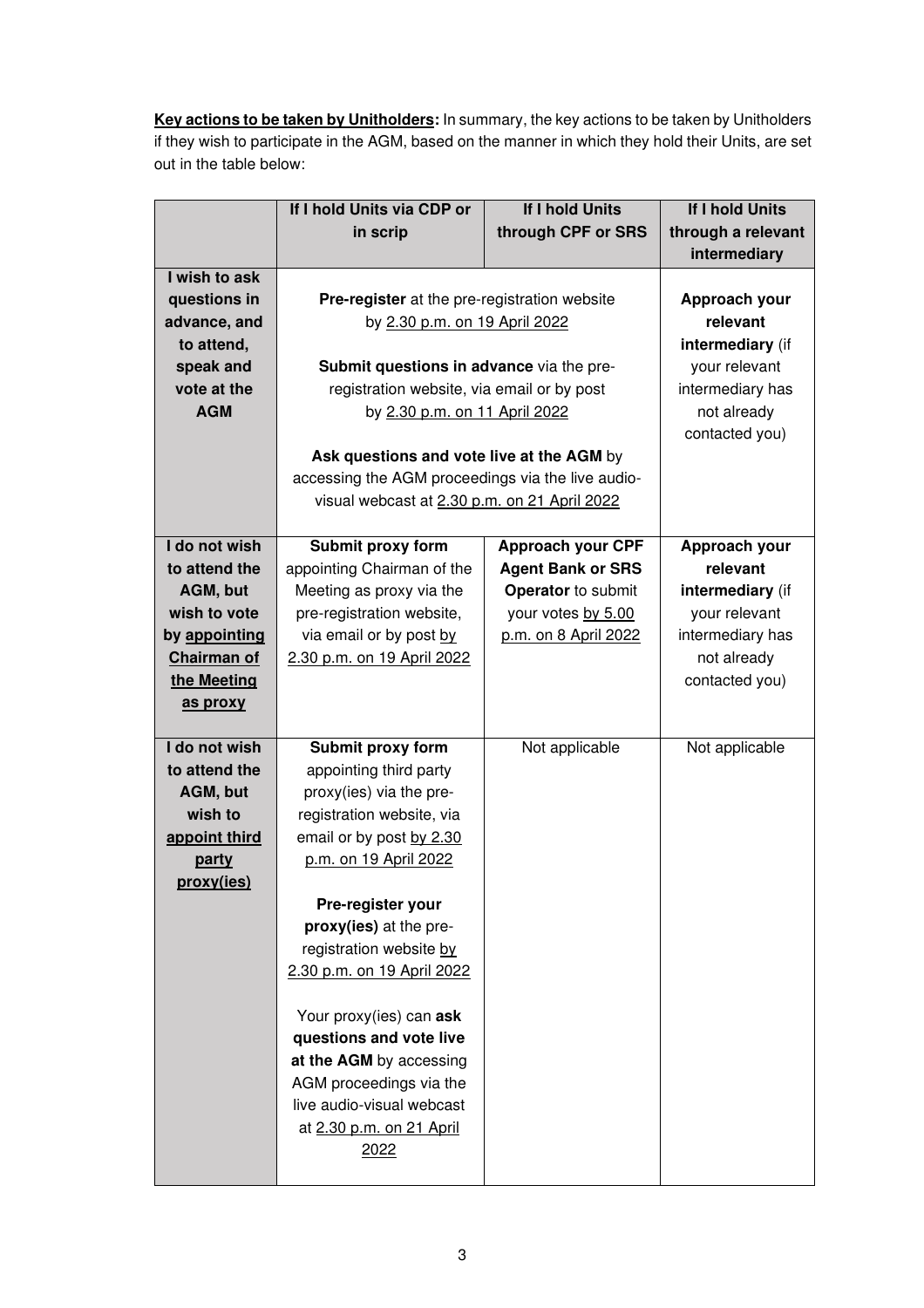**6. Key dates/deadlines:** The table below sets out the key dates/deadlines for Unitholders to note:

| <b>Key dates</b>                                                       | <b>Actions</b>                                                                                                                                                                                                                                                                                                                                                                                                                                                                                                                                                                                                                                                                                                                                                                                        |
|------------------------------------------------------------------------|-------------------------------------------------------------------------------------------------------------------------------------------------------------------------------------------------------------------------------------------------------------------------------------------------------------------------------------------------------------------------------------------------------------------------------------------------------------------------------------------------------------------------------------------------------------------------------------------------------------------------------------------------------------------------------------------------------------------------------------------------------------------------------------------------------|
| 22 March 2022<br>(Tuesday)                                             | Unitholders (including CPF and SRS investors) may begin to pre-<br>register themselves or, where applicable, their appointed proxy(ies) for<br><b>AGM</b><br>the<br>at<br>the<br>pre-registration<br>website<br>at<br>https://investor.cict.com.sg/agm_egm.html                                                                                                                                                                                                                                                                                                                                                                                                                                                                                                                                       |
| 5.00 p.m. on 8 April<br>2022 (Friday)                                  | Deadline for CPF or SRS investors who wish to appoint the Chairman<br>of the Meeting as proxy to vote on their behalf at the AGM to approach<br>their respective CPF Agent Banks or SRS Operators to submit their<br>votes.                                                                                                                                                                                                                                                                                                                                                                                                                                                                                                                                                                           |
| 2.30 p.m. on 11 April<br>2022 (Monday)                                 | Deadline for Unitholders (including CPF and SRS investors) to submit<br>questions in advance of the AGM.                                                                                                                                                                                                                                                                                                                                                                                                                                                                                                                                                                                                                                                                                              |
| 2.30 p.m. on 19 April<br>2022 (Tuesday)                                | Deadline for Unitholders (including CPF and SRS investors) to:<br>pre-register for the AGM; and<br>submit instruments appointing a proxy(ies) for the AGM.<br>$\bullet$<br>Unitholders, including CPF and SRS investors, or, where applicable,<br>their appointed proxy(ies), can ask questions and vote live at the AGM.<br>They must be pre-registered and authenticated.                                                                                                                                                                                                                                                                                                                                                                                                                           |
| 11.59 p.m. on 20 April<br>2022 (Wednesday)                             | Authenticated Unitholders (including CPF and SRS investors) or, where<br>applicable, their duly appointed proxy(ies) who have (or have been)<br>pre-registered will receive an email confirming successful registration<br>which will contain unique user credentials as well as instructions on<br>how to access the live audio-visual webcast and live audio-only stream<br>of the AGM proceedings (the "Confirmation Email").<br>Unitholders (including CPF and SRS investors) or, where applicable,<br>their duly appointed proxy(ies) who have (or have been) pre-registered<br>by the 19 April 2022 deadline, but have not received the Confirmation<br>Email by 11.59 p.m. on 20 April 2022, should immediately contact<br>CICT's Unit Registrar, Boardroom Corporate & Advisory Services Pte. |
|                                                                        | Ltd., at (65) 6536 5355 (during office hours) or via email at<br>CICT@boardroomlimited.com.                                                                                                                                                                                                                                                                                                                                                                                                                                                                                                                                                                                                                                                                                                           |
| Date and time of the<br>AGM - 2.30 p.m. on 21<br>April 2022 (Thursday) | Click on the link in the Confirmation Email and follow the<br>$\bullet$<br>instructions to access the live audio-visual webcast of the AGM<br>proceedings and to ask questions and vote live at the AGM via the<br>audio-visual webcast platform; or<br>Call the telephone number in the Confirmation Email and follow the<br>$\bullet$<br>instructions to access the live audio-only stream of the AGM<br>proceedings.<br>Unitholders (including CPF and SRS investors) or, where applicable,                                                                                                                                                                                                                                                                                                        |
|                                                                        | their appointed proxy(ies) must access the AGM proceedings via the<br>live audio-visual webcast in order to ask questions and vote live at the<br>AGM, and will not be able to do so via the audio-only stream of the<br>AGM proceedings.                                                                                                                                                                                                                                                                                                                                                                                                                                                                                                                                                             |